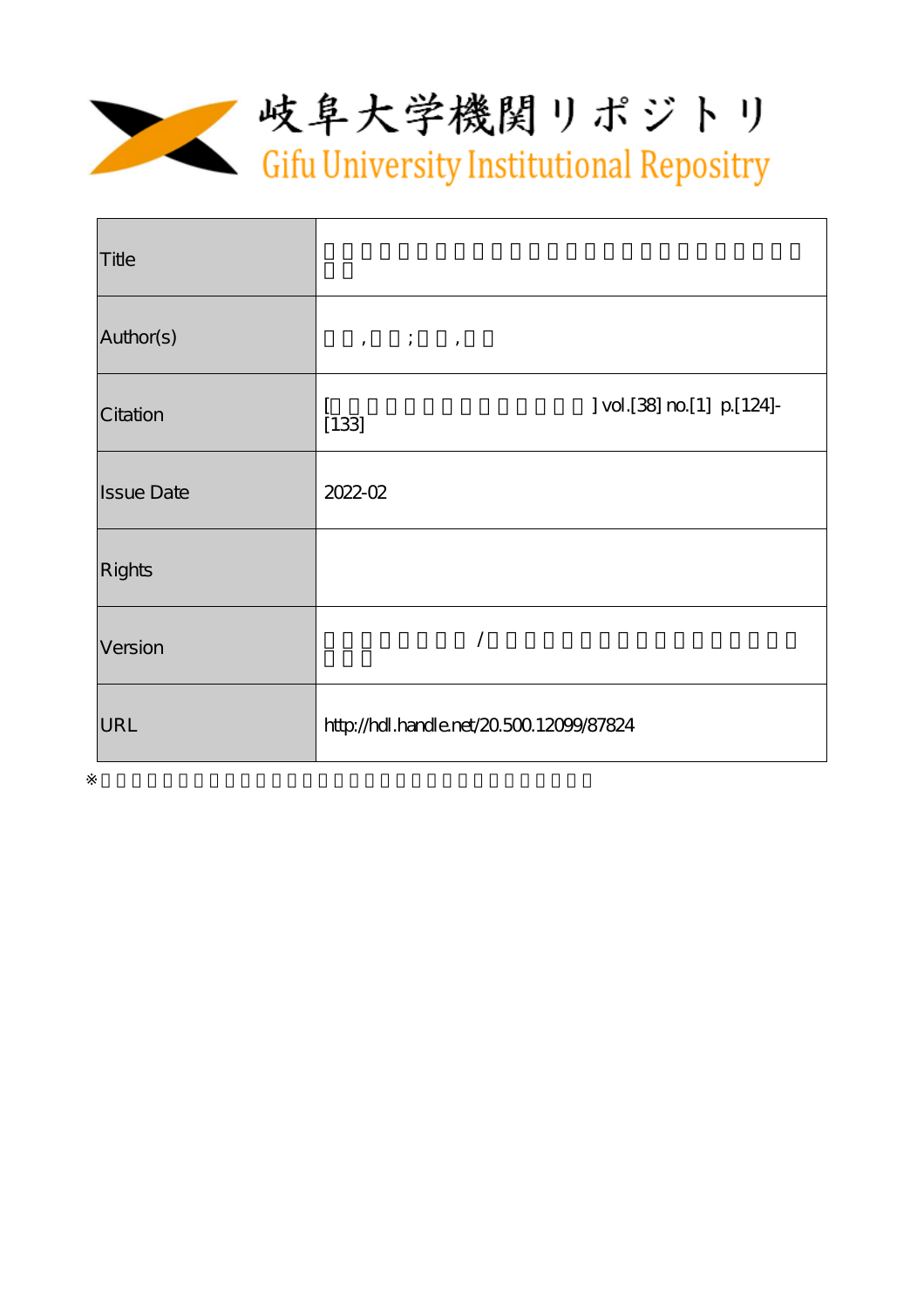# 「問い」の文脈化と再構成を通した書くことの学習過程の考察

# $\Lambda$ 林 一貴 $1$ ·加藤好広 $2$

高等学校 1 年生のクラスにおいて、授業で提示した課題が学習者自身の書くための「問い」となっていく ような授業を構想し、実践した、学習過程では、「問い」の関係者、方法、目的、問題点を具体化するワーク シートを用い、それに基づく交流活動を通して考えを報告する文章を書くことを行った. ワークシート, 交流 過程の談話,考えを報告する文章を分析対象として、書くことの学習過程を考察した. ワークシートと報告文 については、「3つの共時的次元」の枠組みに基づいて、テクストの表現形式とコンテクストの影響、ならび に書くことに関わる文脈上の諸要因の関係とその変化について考察した。また交流過程については、「混成的 談話実践」の枠組みに基づいて、書き手を含む交流の参加者がどのような役割を取りながら「問い」の文脈化 を行っているのかを検討した。これらを通して、ワークシートを用いた「問い」の関係者等の具体化により、 交流過程において関係者の声を用いた考えを述べることが行われていること、交流活動ならびにワークシー トへの加筆を通して、発信者や受け取る側などの声を用いながら関係者の具体的な関連において書くことが 行われているという変化が生じていること、を指摘した.

〈キーワード〉「問い」のための問い、問いの再構成、関係者の相互関連、交流活動、ワークシート

## 1. 目的と方法

本稿の目的は、高等学校 1 年生の浮世絵を用いて観光 地を紹介する方法を報告書にまとめる」という書くこと の単元において、生徒が書いたワークシートと小論文, 交 流活動の談話を分析、考察することにより、学習者が「問 い」をどのように見出して書くことを行っているのか、そ して「問い」を中心とした学習過程においてどのような要 因によって書くことが学ばれていくのかを明らかにし、 指導の一助とすることである。

文章の構成要素としての「問い」は、しばしば小論文な どのジャンルの必須要素となっている. 一例として、高等 学校の教科書では、「小論文のミニマムエッセンス」とし て「問い(論点)」「根拠(論証)」「答え(結論)」を 主要な三要素として挙げている。 (教育出版, 2015 版, pp. 178-179) この三要素については、「「答え」は「問 い」に規定される. 浅い「問い」からは浅い「答え」しか 出てこない.」,「「根拠」は十分に「答え」を支えるも のでなければならない. 特に、「必要だから、必要だ.」 のような同義反復にならないよう注意しよう.」と注意点 が説明されている。ここでの「問い」は、主として主張が 説得力を持って読み手に伝わるような技術として、書く ことの伝達の機能に沿ったものとして説明されている. しかし、問いは単に技能や伝達のためだけではなく、様々 な知識や情報を関連づけ、再構成するはたらきとしても 論じられてきている.

カーゲン (2004) は、従来の「上手な文章を書く」こと の見方とは、「わかりやすく書く - トピックを明確にし, キーとなる概念を定義し、文や段落を論理的に結びつけ、 重要な点を具体的な証拠で示す - こと」,「「普遍的な 正しい推論」を行っている」という考え方に基づいている という. しかし、この考え方は「「知的な」記述だと認め られるためには、ある特定の基準 - 教養ある一部の人々 が定めた基準 - に従っていなければならない」ことを前 提としており,「したがって,沈黙のうちに人々を従属的 な立場に置こうとするもの」であって、「主体的に人々を 指導したりまる者のスタイル」ではな いという問題があるとしている. (カーゲン 2004:270) むしろ、「書くこと」とは「私たちの世界についての記述

\*1 岐阜大学教育学部 \*2 岐阜大学大学院教育学研究科カリキュラム開発専攻

Contextualization of research questions and construction of writing short essay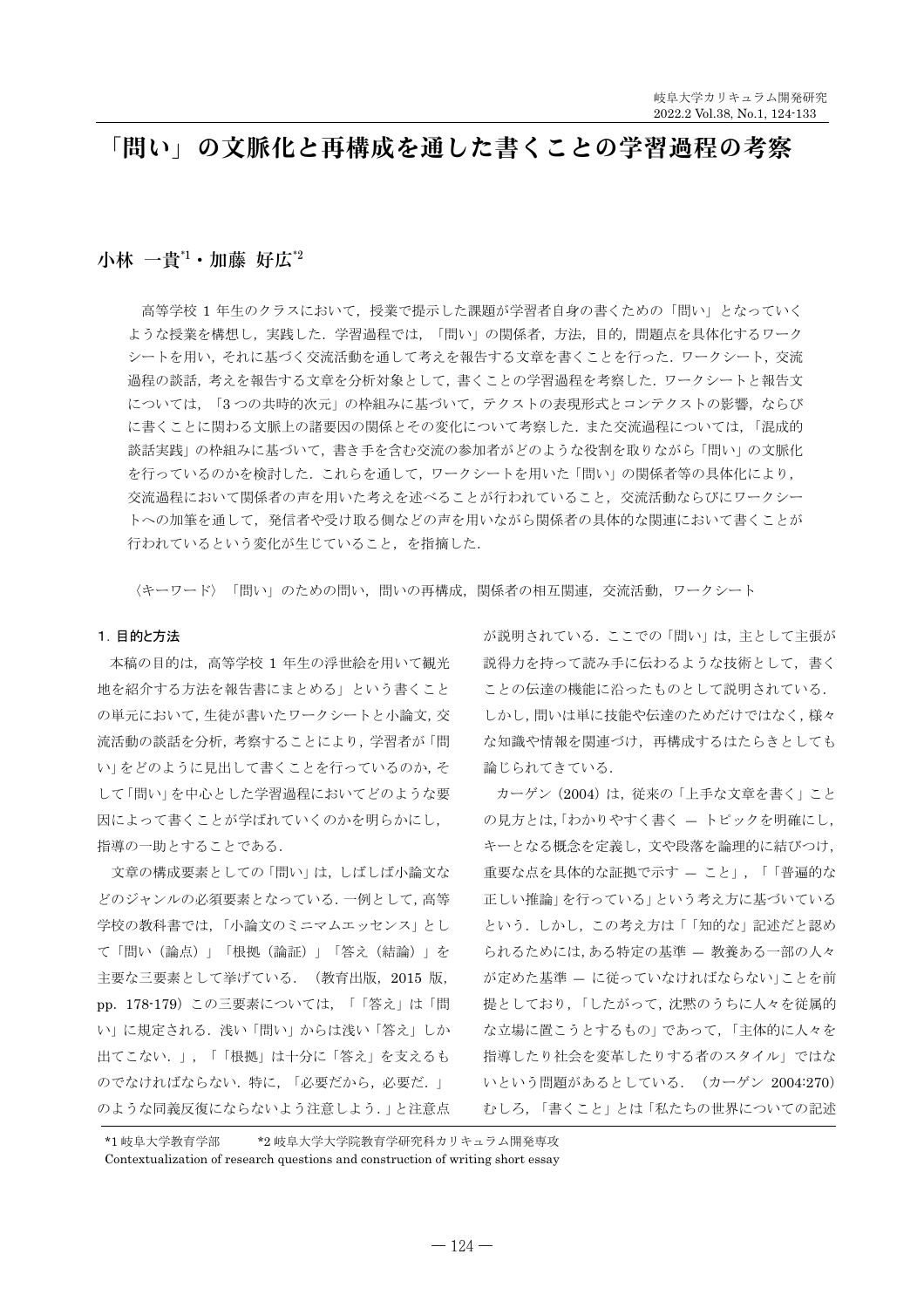は、世界をありのままに写し取る地図ではなく、他者と共 にものごとを行うために、すなわちパフォーマティヴに 用いられるもの」であり、「さまざまな表現が共同体の中 で何を達成するのかという点」に重点を置くものである とする. それは「ある記述を選ぶことによって、どのよう に世界を作り上げている」のかを課題とする見方を提示 している. (同:273-274)

佐藤 (2014) は、「問いを立てること」とは「見かたの 変革であり,知識を新たに配置しなおす実践である,動き の局面」(佐藤 2014:58) であるとし、次のように述べて いる.

「問いを立てることのいわば運動としての性格は、「問 い」それ自体が一つの説明であり、知識の組み合わせ であるという特質に由来する. 「問い」は、超越的で 批判的な理性が、純粋なる思考空間においての思索を つうじて無媒介に、すなわち直感的に生み出すもので はない. 「問い」もまた、社会的に観察された事実の 認識に、あるいは共有されている知識に根拠をもたな ければならない. (省略※引用者)

つまり「問い」は、既知と未知の混合物である.

そのかぎりにおいて矛盾をふくみ、その知識のあり かた自体が動きをかかえこんでいる。わかると感じて いることを基礎とし、わからないから取り組もうと考 えていること (対象) に向けて、知ろうとするまなざ し (認識) をひらく. 」 (佐藤 2014:58)

「問い」とは、「わかる」から「わからない」ことを「知 ろうとするまなざし (認識) をひらく」 (「既知と未知の 混合物」)ものとされる。こうした書くことの共同性に基 づく未知と既知の混合がどのように生成してくるのか、 その要因はどのようなものかが学習指導に向けた課題と なる.

小林 (2020) では、こうした既知の未知の混合として の問いという考え方に基づき、「問い」を立てるための問 いについて検討し、ワークシートを用いた書く活動の検 討を行った. 小論文の例文を教材として、そこでの「問い」 は誰が, いつ, どのような場面で立てたのかという問いの 文脈を具体化して検討し、さらなる間いの精緻化を通し て未知の課題を見出すという学習活動である. そこでは、 活動に取り組んだ学習者からは、「未知の事実を知ろうと する道筋を「問い」が示すことになるという経験は、これ

までのこれまでに経験してきた小論文の書き方の学習と は次元の異なるものであり、やや難しく感じられた」との 意見が出た. 一方, 「ワークシートの〈問い〉についても 抽象的な分かりにくいところがあるが、ワークシートを 用いた交流活動の実際を反映させるなどして、活用方法 を含めて改善する必要がある」、「ワークシートに基づく 交流過程についても考察を加え、問いを立てるという課 題が学習者にどのように把握されていくのかについても 検討が必要」との課題が指摘された. (小林 2020:21)

こうした課題をふまえて、高等学校の授業における「問 い」作りを核とした授業を構想し、実践を行った. また, 学習過程において「問い」がどのように具体的な文脈に沿 って設定され、再構成されていくのか、そのことが学習者 にとっての書くことの成立にどのようにつながっていく のかを分析、考察した. 特に、単に形式的特徴としての 「問い」を立てることではなく、問いを中心として書くこ とを介した複数の次元の文脈的要因の変容として書くこ との学習過程を考察していく.

## 2. 授業について

授業は 2021 年の 6 月に、愛知県内の高等学校の 1 年 生のクラスで行った. 授業の目標は,「現代の国語」の「B 書くこと」の学習の指導事項「ア 目的や意図に応じて、 実社会の中から適切な題材を決め、集めた情報の妥当性 や信頼性を吟味して、伝えたいことを明確にすること.

(文部科学省 2019:92) をふまえた. そして、浮世絵 (風 景画)についての解説文を読み、異なる視点を想定しなが ら、浮世絵(風景画)の有効な活用方法を報告書としてま とめる言語活動を設定した.

指導項目の解説に「報告, 提言, 広報など, どのような 形で還元するか」 (同上) とあり、言語活動では報告書と してまとめる活動を設定した. また、浮世絵 (風景画)は 実社会の中から選ぶべき題材とは異なるが、本単元では 実社会における浮世絵 (風景画)の「有効な活用方法」を 考えるための題材として取り上げた. また、「題材に対す る個人的な体験や知識だけを情報とするのではなく(中 略※引用者)情報を幅広く収集する」ことに関して、「ワ ークシート」や「カンファレンス」を取り入れた.

ワークシートの記入項目は、1誰が使用·活用するの? (様々な立場の人で考えよう)、(2)どのような手段で使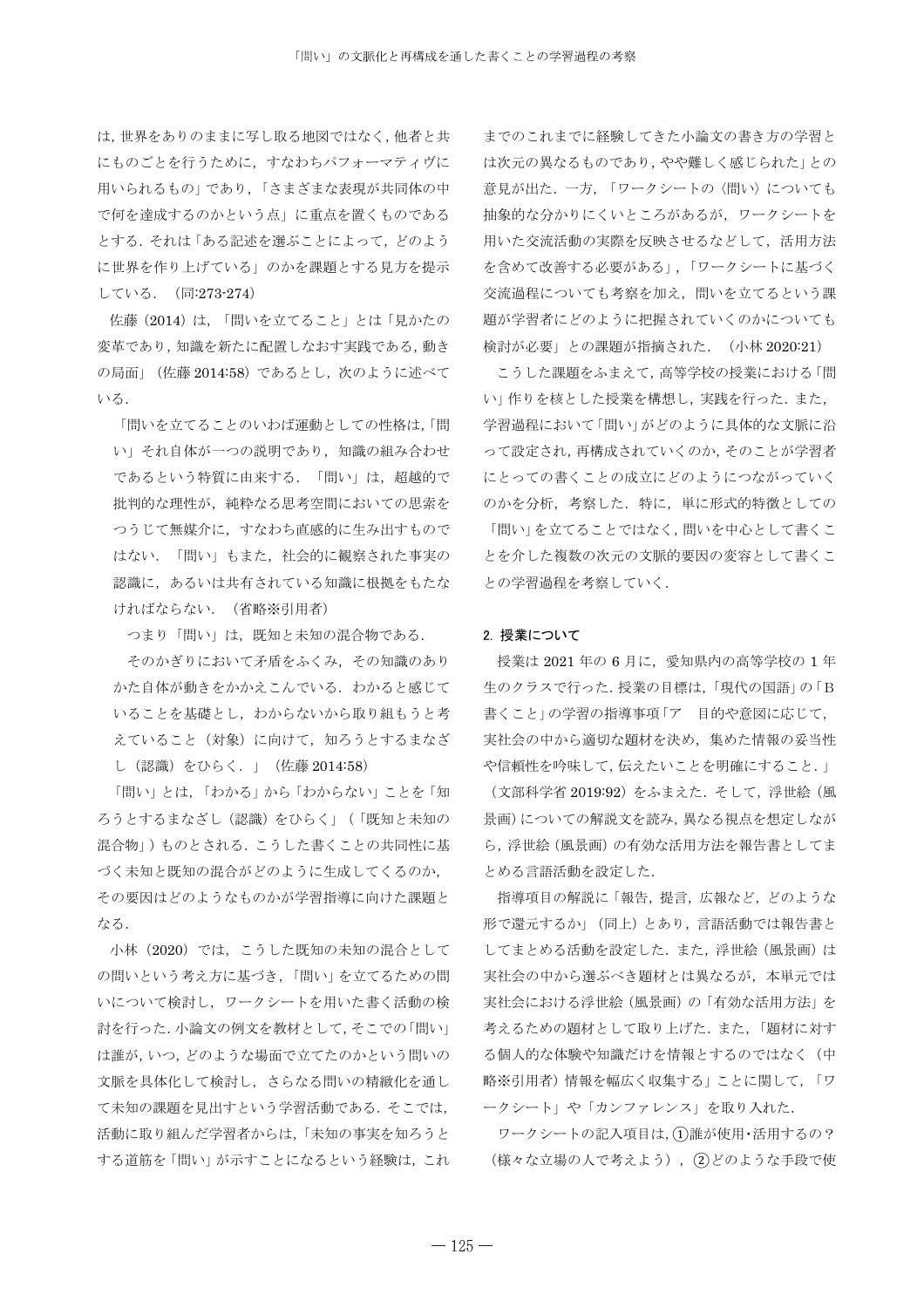用するのか? (何を使うの?), 3使用·活用する目的 は? (なぜ使うの?どう活用するの?), (4)使用·活用 するメリット (利点) とその理由は?, 5使用·活用す るデメリット (短所) とその理由は? (6)使用・活用する ときの工夫は何? (どう使うと効果的?) である. 小林 (2020) では、小論文の「問い」の属性 (誰が, いつ, どこで等)を検討するワークシートの作成と活用を行っ たが、抽象的で活用が困難点が認められた。この問題点を ふまえ、授業の展開に合わせて取り組みやすい項目に改 め, 上に示した(1)発信先, (2)方法, (3)目的, (4)利点, (5) 短所, (6)工夫, のように発信の仕方についてワークシー トを通して具体的に検討することにより、「どのように観 光地を紹介するか」という課題に基づいた「問い」の具体 化を図ることとした.

授業の詳細については、加藤・小林 (2022) において 論じている. 単元の大まかな流れは以下の通りである.

3時間目では、報告書を書くにあたって、ワークシート の記述内容を、「分類」「比較」「関連付け」の3点から

| ・実 施 日 時 | 2021年6月                      |
|----------|------------------------------|
| ・場所      | 愛知県内の高等学校(3年生対象)             |
| ・実施時間    | 全3時間 (150分)                  |
| ・授業者     | 加藤好広 (本稿の第二著者)               |
| ・学習の展開   | 1時間目:学習の流れの確認                |
|          | ・「あなたは凄腕宣伝マン」(CM プランナー, ガ    |
|          | イドブックの編集者など)」,江戸時代の浮世絵       |
|          | (風景画) を活用して観光地を紹介する. そのた.    |
|          | めに、「どのように観光地を紹介するか」という課      |
|          | 題に基づいて,浮世絵(風景画)を有効に使用・       |
|          | 活用する方法を考え、 報告書にまとめる.         |
|          | ・1時間目は各自でワークシートを記入する.2       |
|          | 時間目はカンファレンス実施. 3時間目に報告書      |
|          | (形式・文例を提示)を書くことを伝える.         |
|          | ・ワークシートの項目 ((1)~(6)) に記入をする. |
|          | 2 時間目 : ワークシートに基づくカンファレンス    |
|          | ・グループ (ペア) 内で、お互いに書いた内容を     |
|          | 発表(報告)し,報告を聞いた人は報告者に質問       |
|          | をする.報告者は,質問に対して出来るだけ詳し       |
|          | く答える.                        |
|          | ・質問の内容及び回答はワークシートに書き加        |
|          | え、報告書を書く際の参考にする.             |
|          | 3時間:報告書を書く                   |
|          | ・ワークシート及びカンファレンスの内容を踏ま       |
|          | えて報告書を書く.                    |
|          | ・報告書を書く際の留意点を説明する.           |
|          | (授業終了時に,ワークシート及び清書用紙(報       |
|          | 告書)を回収する.)                   |

図1 授業の概要

見直し、記入内容及びカンファレンス時の意見を整理す るように促した.「分類」は項目ごとの記述内容の共通点 に着目する、「比較」は項目ごとの記述内容の相違点に着 目する、「関連付け」は共通点と相違点をもとにして、立 場の異なる人をつなげて考えることである. また、報告書 の文例を例示し (問題提起, 自分と異なる意見, 理由·根 拠, 主張·意見), 書く際のポイント·意図を学習者に示 した。「正解」があるのではなく、自分の「問題設定」と 「理由・根拠」、「主張・意見」が一貫していることが大 切であることを生徒に伝えた.

本稿の立場から学習過程において焦点を当てるのは, 「どのように観光地を紹介するのか」という問い(授業の 課題)について、学習者がどのように独自の問いを見出す のか、また独自の問いを立てる過程において、問い(授業 の課題)に対する単なる応答として書くといった受動的 な立場から、いかにして自身の問いとして書くことが行 えるようになるか、ということである. この過程の記述· 分析方法について次に説明する.

## 3. 分析方法

Kamberelis & de la Luna (2009) によれば、書く ことは学習者の主観的な意図や、表現の客観的な構造 に帰せられるのではなく、生産物と生産される過程に おける諸活動とその文脈が同時に混成的に層を成し, それらは相互に網状のネットワークの間で生成する とされる. (Kamberelis & de la Luna 2009:239) そうした実践は、話し言葉や書き言葉を問わず、テク スト発話が「混成的」であること、すなわち複数の異 なる文脈に属する声が交じり合っているとの見方に 立つものであり、そうした見方を「混成的談話実践

(Hybrid discourse practice) 」 としている. Kamberelis&de la Luna (2009) は、書くことの学 習活動の混成的な性質が, 学習者に固有の書くことの 学習を生じさせることに重点を当てて考察している. 以下, その概要を示すことにより, 学習者の書くこと, ならびにその学習過程の活動をどのようにとらえる のかについて検討する.

## 3-1. 混成的な実践としての書くこと

Kamberelis&de la Luna (2009) は、学習者の書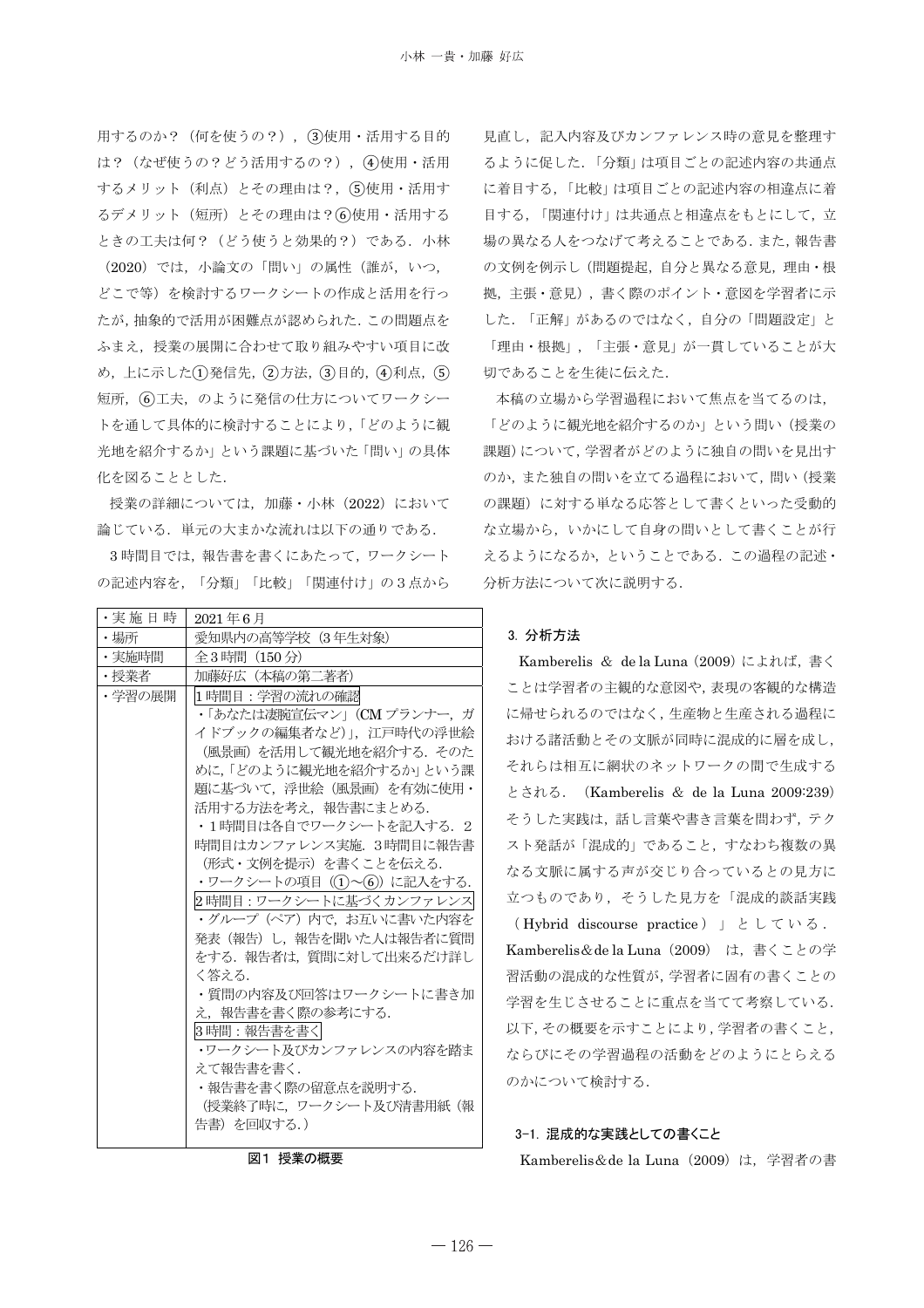くことをとらえる「3 つの共時存在的次元 (three coconstitutive dimensions)」を提示している.

| テクストの形         | 書かれたテクストの記号的形式、類  |
|----------------|-------------------|
| (textual form) | 縁性を持つ物語の型・科学的レポー  |
|                | ト・定型詩・歴史・願い事などの特  |
|                | 徴                 |
| コンテクストの        | 書くことの実践と生産物に影響を及  |
| 影響             | ぼす力関係(近位と遠位)      |
| (contextual)   | 近位では教科書や参考書, 授業者や |
| force)         | 沂傍の学習者など直接的関与者,授  |
|                | 業における課題や指示など.遠位で  |
|                | は家族関係,学校の活動方針,校外  |
|                | 活動,課外活動,動画(テレビや映  |
|                | 画など)のキャラクターやストーリ  |
|                | ーなどがある. テクスト,社会的実 |
|                | 践,制度的文脈の相互関連.     |
| テクストのポリ        | 書くことによる社会集団と書き手と  |
| ティクス           | の関係のとり方、力関係の調整や配  |
| (textual)      | 分、矛盾や葛藤、社会的な集団への  |
| politics)      | 帰属,アイデンティティ,ストーリ  |
|                | 一の象徴性             |

(Kamberelis & de la Luna2009:240-247 の概要を筆者が整理した.)

## 図2 テクストの3つの共時存在的次元

第1の「テクストの形」とは、基本的に各ジャンルの形 式的な特性に沿った書くことのとらえ方である. 2 番目 の 「コンテクストの影響」は、教室場面のような授業の行 われる状況の諸要因、ならびに書くことに媒介される諸 要因の関係である. 3番目の「テクストのポリティクス」 とは、学習場面における「力関係」のことである。この力 関係は, 授業者と学習者のような人同士の関係, 課題に対 する応答、書くことのジャンルの社会的な規範性など、学 習者が関与する様々な要因との「力関係」を指す.

(Clark&Ivanič 1997:57-67) (したがって、政治それ自 体. あるいは政治的なテーマに関するテクスト. ディスコ ースとは区別される.)

この 3 つの次元に沿って、 Kamberelis & de la Luna (2009) では、第5 学年の Kyle と Max が二人で書いた 「驚くべきメンフクロウ」というタイトルの科学レポー トの分析を行っている. このレポートでは、空から急降下 するメンフクロウの様子を描き、続いてメンフクロウが 木の上や納屋、教会の尖塔、穀物貯蔵庫などに住んでお り、世界中の多くの地域に生息していることをが述べら

れている. また、その行動特性として、優れた聴力と視力 を有し、非常に大きな体をしていることが説明されてい る. そして、ペリット (owl pellet) と呼ばれる消化され ずに口から出された固形物の調査を通して、メンフクロ ウの特徴的な食性を説明する.

このレポートは.3つの共時存在的次元から次のように とらえることができる. 「テクストの形」に関して、身近 な環境からメンフクロウの特徴を複数の観点から論じる という、科学レポートというジャンルの形式的特徴が認 められる. この形式的特徴は、「コンテクストの影響」に おいて、授業者が提示した課題、そして授業の展開に沿っ て組織された書くことの手続きに関連すると同時に、 VTR の画像や解説、ペリットを他の学習者と調べる作業 の活動と関連している。 さらに「テクストのポリティク ス」においては、授業者の課題や指示に従うこと、専門的 能力を有する外科医や歯科医の役割をとって未解決の問 題に取り組むこと、等と関連している。このように、学習 者の書くことは3つの次元の具体的な混成として把握さ れる.

#### 3-2. 学習過程の談話

書くことの学習過程は、3 つの共時存在的次元の混成 のあり方の変容としてとらえられる。 そうした変容に関 わる学習過程の談話について、Kamberelis (2001) は, 上述の科学レポートを書く際の学習活動として、Kyle と Max がペリットを調べる際のやりとりを分析している. そこでは、役割の複合体としての談話を記述するために、 Goffman による「フッティング (footing) | の概念にお ける「役柄 (character)」と、その下位範疇である「文 責者(principal)」「著者(author)」「発声者(animator)」 を援用している。「役柄」とは発話における引用や話を指 標とした複数の立場や役割の総称,「文責者」とは自身の 責任において発言すること、「著者」は既存の発言や見解 を報告するなどして共有する事柄として発言すること、 「発声者」はある発言を話者になりかわって発すること である。

Kamberelis(2001)では、これらの範疇に基づいて Kyle と Max のペリットの調査の活動の談話を記述、分析し、 先の科学レポートにおける3つの次元の混成が「役柄」 を介して顕在化する過程を具体的に考察している。分析,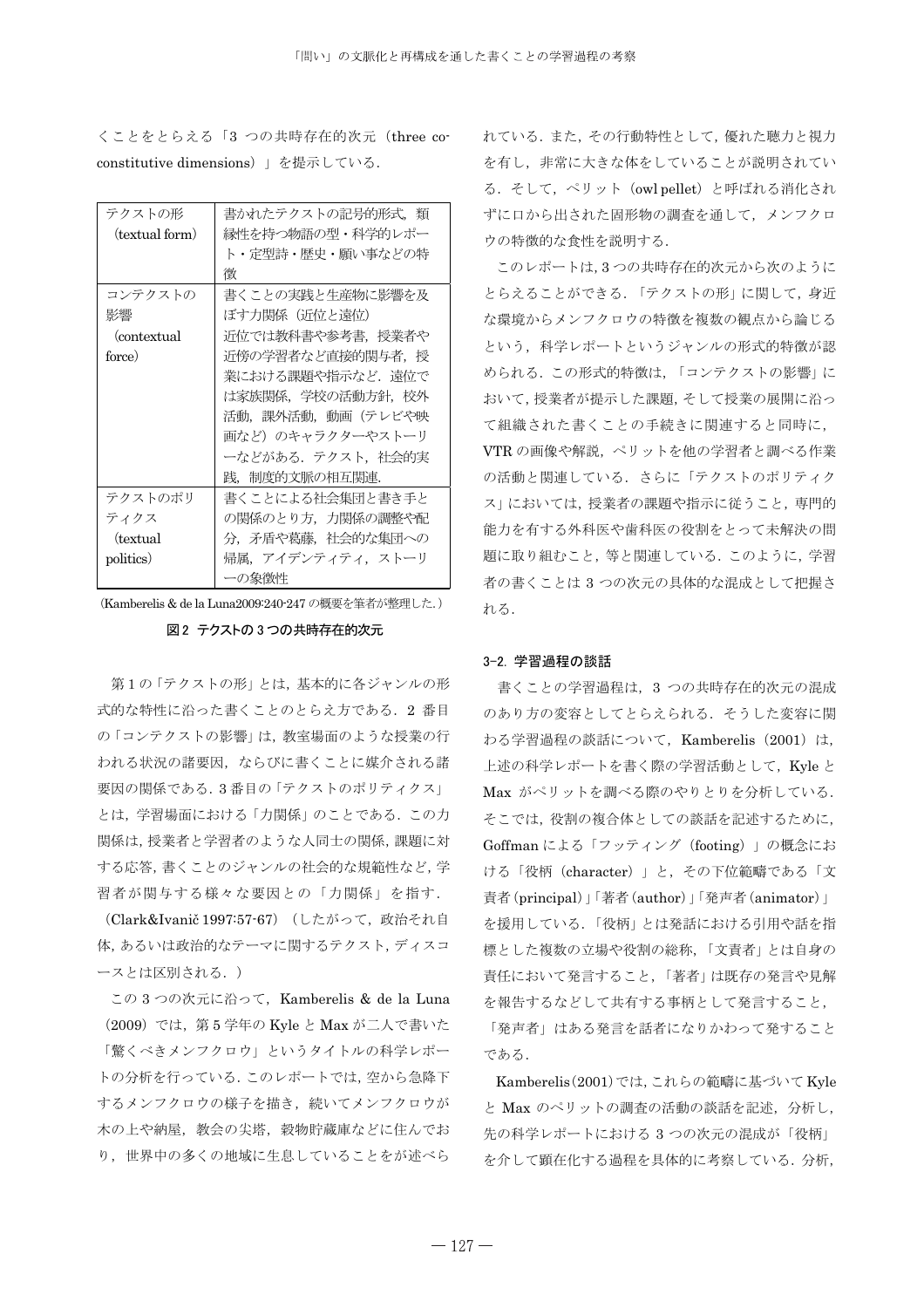考察の要点は次の通りである.

学習者は「文責者」として授業の展開に沿った調べる作 業を行うと同時に、授業の展開においては異質な「発話 者」として、あるいは「発声者」と「著者」の混成として、 研究者や外科医のような具体的な役柄をとりながら調査 の作業を確認、報告しているということである. ここで特 徴的なのは「発声者」の役柄であり、具体的には、二人は へリットを調べる学習者であると同時に、テレビドラマ の「シカゴホープ」あるいは「ER」の研究室や手術室, そしてハリウッド映画やスーパーヒーローの物語等、全 部で19の声を用いているという. (同:115)また、「僕 が研究者で、君が助手でいい?」,「はい. 頭蓋骨に間違 いありません. | では、「発話者」として外科医等の役柄 を具体的にとりつつ、授業の展開における調査の手続き (「文責者」),調査内容の報告や確認(「著者」)の役 柄が混成している. これらの具体的な役柄は, 科学レポー トの形式 (テクストの形), 授業の展開と調査の手続き (コンテクストの影響), 授業への正当な参加と協力関 係、未知の事象の解明といった図2の各次元に関連して いる.

こうした分析を通して、書くことの学習に関して、 「Kyle と Max は、ポピュラーカルチャーの情報から学 習のディスコースを彼ら自身のものにしている」こと、 「ポップカルチャーの手術のディスコースによって彼ら の科学の「仕事」を支えられることにより、Kyle と Max は彼らが単独の「自分自身で」できない方法で従事してい た科学的活動を管理し、制御することが可能となって」い ること、それにより「課題によって要請された「科学者」 の役目を学ぶという目的に沿った学習者の位置に向かわ せ,科学者の思考,演技,話すことに親しみと能力を高め るようにこれらの子供たちを動かしたのである. (同:115-116) と考察している.

学習過程の談話において選択されていた外科医や歯科 医の役柄、それを具体化する複数のドラマや映画との相 互関連は、科学レポートを書くことの学習過程において, 学習者に書くことの当事者としての参加をもたらしてい る。同時に、そうした具体的な役柄は、指導内容に沿って 授業として組織された書くことの学習過程における、科 学レポートを書くことについての参加を実現していると 見ることが出来る.

#### 4 学習過程の分析

3.の枠組みに基づいて、2.の授業における学習過程を分 析,考察していく. 分析に際して、学習者の書いた文章と 各グループの交流の談話を文字化した。また、グループご とに学習者をA, B...とアルファベットで表記した. ここ では学習者Aを取り上げ、授業の展開に沿ってワークシ ートとそれに基づく交流、交流時に加筆したワークシー ト、報告文を分析の対象とする. そして、記入したワーク シートに基づく交流を通して、問いをどのように見出し ているのか、そしてワークシートへの加筆、ならびに報告 文を書くことが生み出される要因の一端を考察する.

まず、1時間目の授業の導入において示された学習の 見通しとしての書くことを 3 つの共時的存在的次元に基 づいて記述すると次のようになる.

| テクストの形           | 考えを報告する文章,問題提起,意 |
|------------------|------------------|
| (textual form)   | 見の比較・整理、理由・根拠、主  |
|                  | 張・意見             |
| コンテクストの          | 授業の課題や指示,資料,授業者や |
| 影響               | 近傍の学習者などの直接的関与者  |
| (contextual)     | (近位)             |
| force)           | 報告者と報告の対象者.発信方法に |
|                  | 関わる技術・メディア、発信のあり |
|                  | 方に関するストーリー (遠位)  |
| テクストのポリ          | 授業者と学習者の関係.学習者間の |
| ティクス             | 関係,資料の理解・受容,発信方法 |
| <i>(textual)</i> | に関わる親和性,伝統文化の受容形 |
| politics)        | 態                |

## 図3 単元「浮世絵を用いて観光地を紹介しよう」の導入 におけるテクストの3つの共時存在的次元

このように導入で示された書くことが、学習過程を通 して書き手にとっての間いに基づく書くことへと変容し ていくのかを見ていく.

#### 4-1. ワークシート(1時間目)

1 時間目にA は図4のようにワークシートに記入して いる。

①には発信先として、「大人」と「若い人」を挙げ、② ではそれぞれについて「ゲーム」「VR」を挙げている. また, 3では「多くの人に知ってもらう」、「臨場感をあじわう」とし ている。「どのように観光地を紹介するか」という1時間目に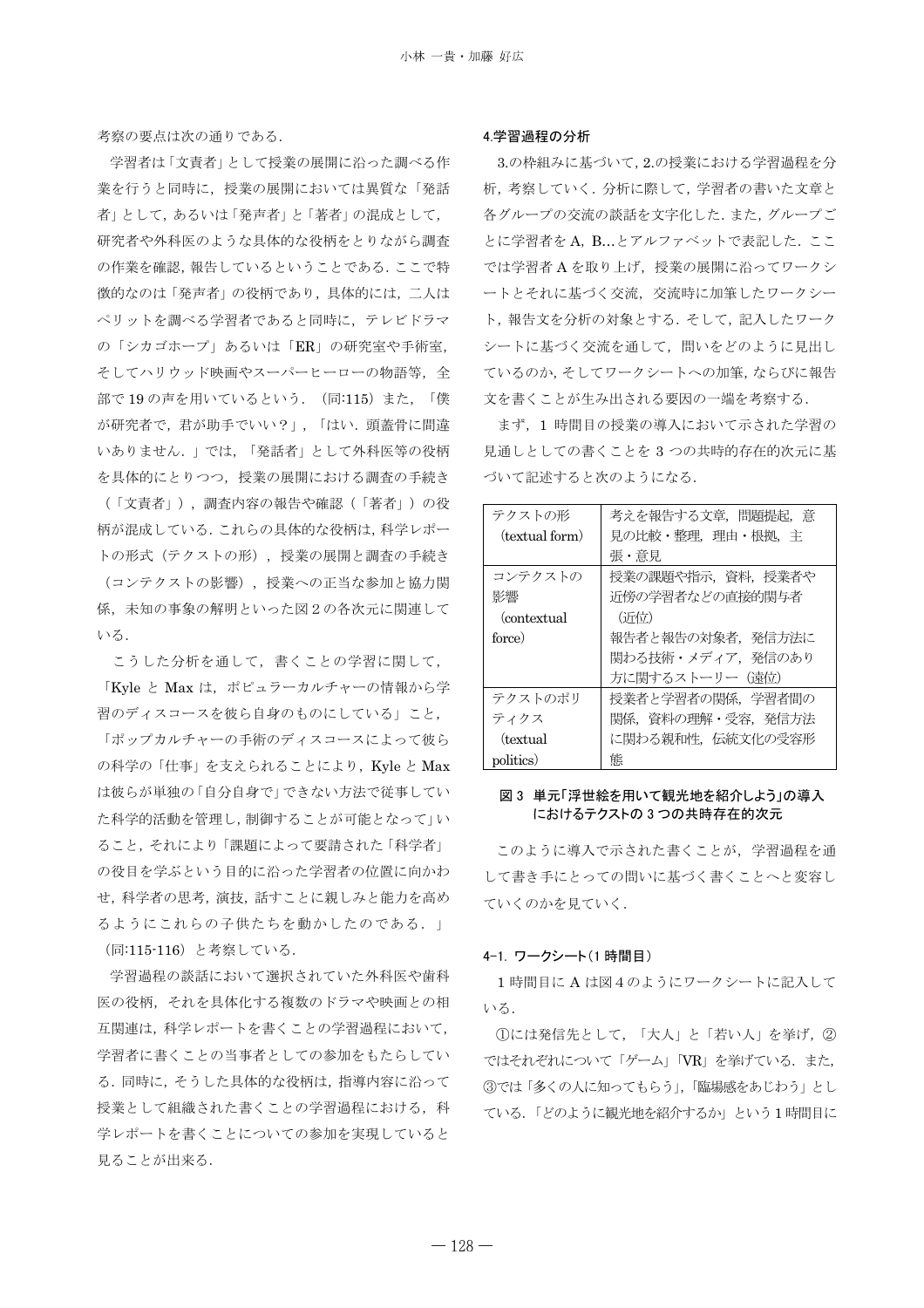| ①誰が使用・活用す<br>(様々な立場<br>るの?<br>の人で考えよう) | ②どのような手段で<br>使用するのか?<br>(何<br>を使うの?) | ③使用・活用する目<br>(なぜ使う<br>的は?<br>の?どう活用する<br>の?) | 4使用・活用するメ<br>リット (利点) とその<br>理由は? | (5)使用・活用するデ<br>メリット(短所)とそ<br>の理由は? | ⑥使用・活用すると<br>きの工夫は何?(ど<br>う使うと効果的?) |
|----------------------------------------|--------------------------------------|----------------------------------------------|-----------------------------------|------------------------------------|-------------------------------------|
| 大人                                     | ゲーム                                  | 絵を多くの人に知っ<br>てもらうため                          | ゲームを通じて知る<br>ことができる               | 多くの人にゲームを<br>してもらえないかも<br>しれない     | ただ伝えるだけでな<br>く少しおもしろ要素<br>を加える      |
| 若い人                                    | VR                                   | その絵に入ったかの<br>ような臨場感をあじ<br>わうため               | 今までにない新しい<br>世界観を知れる              | 画面酔いする人がい<br>るかもしれない               | BGM もつけておく                          |

図4 Aのワークシート(1時間目)

示された問い (課題) について、ワークシートの記入を通して 関係者と方法を具体化がなされている. また、「大人」に関し ている てんじょうんてもらえないかもしれない」といった メディアの親和性について、「若い人」について(4)では「今ま でにない新しい世界を知れる」として、伝統文化の受容のされ 方についての検討が加えられ、遠位のコンテクストの影響に関 して活用者の状況が導入されている.

# 4-2. 交流過程

1 時間目のワークシートに基づく交流活動を見ていく. 次に 示すのは, 3 人のグループ (A,B,C) による交流において, A が「ゲーム」 という方法について説明をし、質問を受けている やりとりである.

この交流を「混成的談話実践」として見た場合, A は報告す る意見そのもの、あるいは断片を述べたり語り直す(文責者), 意見を対象化して考えを述べたり,説明を加えたりする(著者), 関係者の声や発話、思考内容を直接・間接話法によって話す(発 話者) ことが基本となる. また、B と C は、書き手の発話を 対象化し、 質問する (著者) ことが基本となるものの、部分的 には書き手に代わって文化の発信の関係者の声を発したり(発 声者), 発信にかかわるストーリーを断片的に語ってその生成 に加わったりする (文責者) となる場合もある. こうした役柄 は、一つの発話において一つが選択されるわけではなく、文責 者として考えを述べている中で、発声者として関係者の声を借 りて発言をする, あるいは発声者として関係者の発言を交えな がら自身の考えについて説明するような場合もある. このよう な観点から、発話について「役柄」と「社会的関係」について 分類した. (トランスクリプト記号は以下のように用いた.

「xxx」:聞き取り困難,「()内に数字」:沈黙・間合い「=」: 発話の連続,「hhh」: 呼気)

交流で4A では1時間目のワークシートに記入した「ゲ ーム」について述べており、6A, 12A においても同様に ワークシートに言及しながら考えを述べている. (図5)

|                | 発話のトランスクリプト             | 役柄  | 社会的関係         |
|----------------|-------------------------|-----|---------------|
| 4A             | 僕はゲームを使った宣伝とい           | 著者/ | ワークシート        |
|                | いますか=                   | 分析者 | の記述に言及        |
|                |                         |     | しながら考え        |
|                |                         |     | を述べる          |
| 5С             | =なるほど                   | 著者  | 4A への同調       |
| 6A             | で、目的としては                | 著者  | ワークシート        |
|                |                         |     | に言及           |
| 7C             | はい                      |     |               |
| 8A             | やっぱり、そのーまー一人で           | 文責者 | ゲームを選択        |
|                | も多く、絵を多く知ってもら           |     | した理由を述        |
|                | うためにゲームをは一番いい           |     | べている          |
|                | かなと                     |     |               |
| 9С             | うんうんうん                  |     |               |
| 10A            | 使用,メリットですね=             | 文責者 |               |
| 11C            | =はい                     |     |               |
| 12A            | ま, ゲームなんでやっぱ楽し          | 著者/ | ワークシート,       |
|                | みながらかつ、知識も増える           | 文責者 | ならびに自身        |
|                | という                     |     | の発言に言及        |
|                |                         |     | しながら考え        |
|                |                         |     | を述べている        |
|                |                         |     |               |
| 13C            | そうですよね、そーすばらし           | 著者  | 12A への肯定      |
|                | い,そーすね                  |     | 的評価           |
| 14A            | やっぱ、デメリットに関して           | 著者/ | ワークシート        |
|                | は. ゲームなんで,やる人もい         | 文責者 | を参照しなが        |
|                | ればもちろんやらない人もい           |     | ら考えを述べ        |
|                | るんで=                    |     | ている           |
| 15C            | =ままーそうすね.好き嫌い           | 著者  |               |
| 16A            | ゲームしてもらえないかもし           | 著者/ | 問題提起          |
|                | れない、その人にどうするの           | 文責者 |               |
|                | か. どうすればいいか.            |     |               |
| $17\mathrm{C}$ | $\lambda$               |     |               |
| 18A            | ま、このーただ. このゲームし         | 発声者 | 発信する側の        |
|                | てくださいだけじゃあ,正直           | /文責 | 声を用いなが        |
|                | やってもらえない人もいるか<br>もしれない. | 者   | ら考えを述べ<br>ている |
| 19C            | はいはいはい                  |     |               |
| 20A            | そこを,宣伝.やってください          | 発声者 | 発信する側の        |
|                | という宣伝も面白要素を加え           | /文責 | 声を用いなが        |
|                | ることでやる人が一人増える           | 者   | ら考えを述べ        |
|                | んじゃないかと=                |     | ている           |

図5「ゲーム」を話題とする交流過程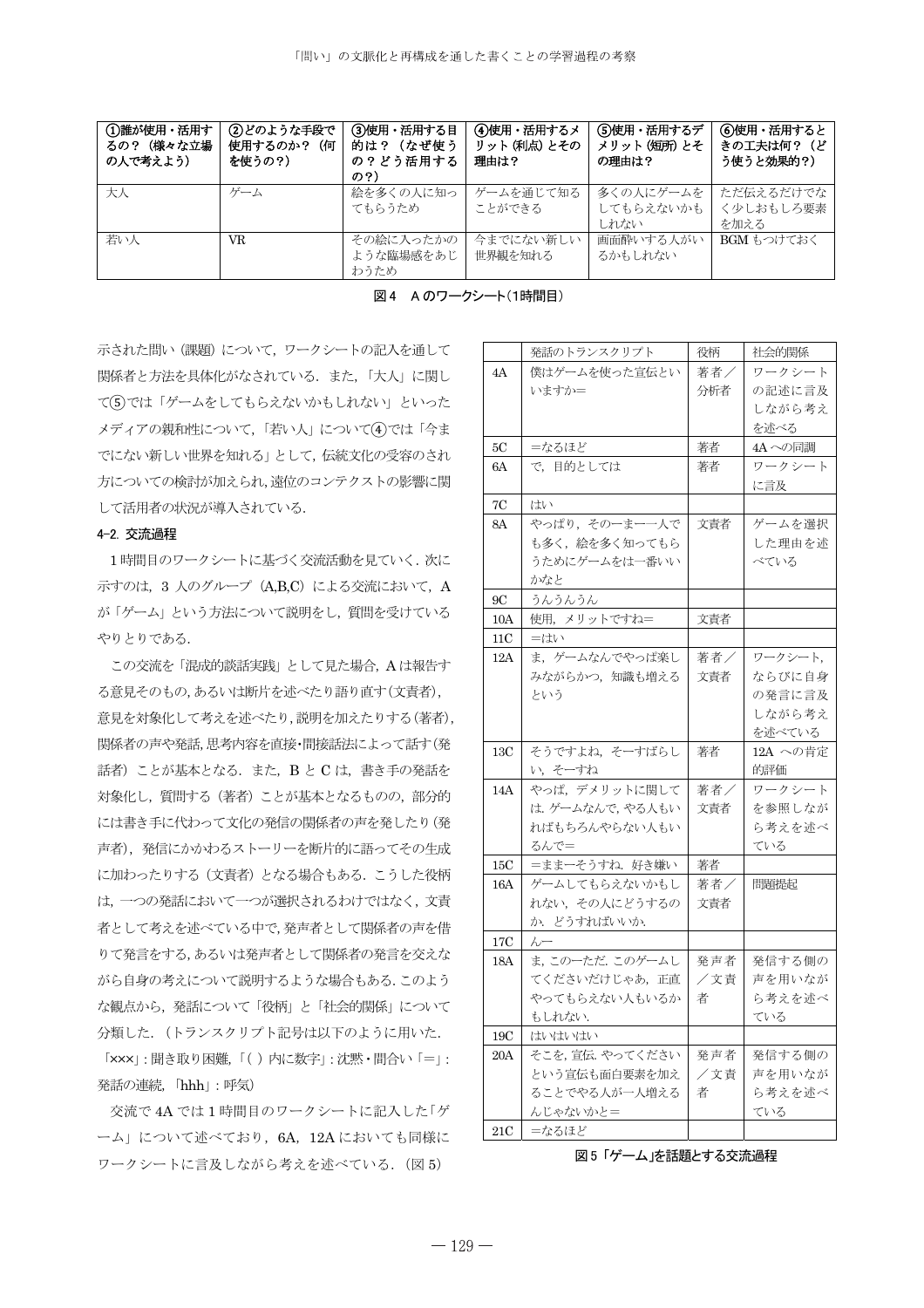| 22C | 質問いいですか.           | 文責者 |          |
|-----|--------------------|-----|----------|
| 23A | はい. 全然大丈夫です        | 著者  |          |
| 24C | その、面白い、宣伝          | 著者  | 20A に言及し |
|     |                    |     | ながら質問の   |
|     |                    |     | 断片を述べて   |
|     |                    |     | いる       |
| 25A | はい                 |     |          |
| 26C | ま、たとえばどういう内容なん     | 文責者 | 内容について   |
|     | ですか                |     | の問いかけ    |
|     | 省略                 |     |          |
| 33A | 浮世絵のあのー (4.0) 実際 ゲ | 文責者 | 浮世絵を基に   |
|     | ームだから何でもいいんです      |     | したゲームの   |
|     | よ. はっきり言って         |     | 内容について   |
|     |                    |     | の考えを述べ   |
|     |                    |     | ている      |
| 33C | はい                 |     |          |
| 34A | なんでー. たとえばたとえばで    | 発声者 | ゲームの体験   |
|     | すよ。ちょっとなんか、体験版     | /文責 | 版を参照しな   |
|     | みたいな感じでなんかそのー      | 者   | がら補足説明   |
|     | 浮世絵のあれ、ゲームなんです     |     | を行っている   |
|     | よ                  |     |          |
| 35C | はい                 |     |          |
| 36A | ちょっとやってみてどうです      | 発声者 | ゲームの体験   |
|     | か的な感じの. ちゃう、あれで    | /文責 | 版を提供する   |
|     | すよ.体験版みたいな.        | 者   | 側の声を用い   |
|     |                    |     | て考えを述べ   |
|     |                    |     | ている      |
| 37C | なるほどなるほど           |     |          |
| 38B | あー小説とか漫画××         | 文責者 |          |
|     |                    | /著者 |          |
| 39A | そうそう. ちょっとかじったみ    | 発声者 | ゲームの体験   |
|     | たいな. おもしろかったらやれ    | /文責 | 版を提供する   |
|     | ばいい                | 者   | 側の声を用い   |
|     |                    |     | て考えを述べ   |
|     |                    |     | ている      |

#### 図5「ゲーム」を話題とする交流過程(続き)

また, 16A はやはりワークシート (5)デメリット) に 言及しながら、ゲームしてもらえない人にどうするのか、 という問いを述べており, 18A では「ゲームしてくださ い」という紹介の発信者の側の声を参照して問いを述べ ている. 26C の質問に対しては, 34A, 36A, 39A におい て同様に発信者の側の声を参照して考えを述べている. 教室におけるワークシートへの言及から、デメリットに 関わる問いを通して、ゲームによる発信者という関係者 の声を用いて考えを述べる発話へと移行している.

また、交流においてAは1時間目のワークシートに書 かれた「VR②」については、直接には発表していないが, Bの発表を起点としてグループ内でAがワークシートに

記入していた「臨場感に関わる話題へと展開する次のよ うなやりとりがなされている. (図6)

ここではBが、浮世絵を用いて「花火大会」宣伝する 方法についての発表と、それに対するやりとりが行われ ている. 53B はワークシートに言及しているが, 57B「観 光地の紹介」,「街の行事」,「祭り」,61B「花火の宣 伝」,「が出来るわけですよ」のように発信する側,受信 する側の具体的な関係者の声を用いて考えを述べるこ

|     | 発話のトランスクリプト     | 役柄   | 社会的関係    |
|-----|-----------------|------|----------|
| 53B | まず、タイトル. あなたは凄  | 著者   | 授業のテーマ   |
|     | 腕宣伝マン. 江戸時代の浮世  | 文責者  | や課題, ワー  |
|     | 絵を使用活用して観光地を紹   |      | クシートの事   |
|     | 介しようということで、今回   |      | 項に言及しな   |
|     | 私が えー誰に使用するの    |      | がら考えを述   |
|     | か.これはもう地元の人です.  |      | べている     |
| 54A | 地元の人            | 著者   | 53B の部分を |
|     |                 |      | 反復している   |
| 55B | はい              |      |          |
| 56C | なるほどねー          |      |          |
| 57B | えー観光地の紹介とかその町   | 著者 / | ワークシー    |
|     | の行事.ちょっとした盆踊り   | 発声者  | ト,地元の人   |
|     | とか,祭りとかそういう行事   |      | の声を間接的   |
|     | の えー紹介で でその目的   |      | に用いながら   |
|     | で××             |      | 考えの部分を   |
|     |                 |      | 述べている    |
| 58B | えーメリットとしては、えー   | 文責者  | ワークシート   |
|     | 言葉だけは伝わらない, それ  | /著者  | を参照しなが   |
|     | が絵で伝わります.浮世絵は.  |      | ら考えを述べ   |
|     | まーその、祭りと言うのは    |      | ている      |
|     | XXX.            |      |          |
| 59B | これですね【印刷された浮世   | 著者   |          |
|     | 絵を示しているか】. こんな感 |      |          |
|     | じで.             |      |          |
| 60C | おー              |      |          |
| 61B | 花火大会の宣伝だったり、が   | 著者/  | ワークシー    |
|     | 出来るわけですよ        | 発声者  | ト,あるいは   |
|     |                 | /文責  | 花火大会を実   |
|     |                 | 者    | 施に関わる側   |
|     |                 |      | の声を用いて   |
|     |                 |      | 述べている    |
| 62C | はいはい, なるほど      |      |          |
| 63B | で、まーあとは、こういうの   | 著者 / | 資料を参照,   |
|     | で伝わると. デメリットとし  | 文責者  | あるいはワー   |
|     | て、ま、たしかに、あのーな   |      | クシートに言   |
|     | んすかね、中止 中止や延期   |      | 及しながら考   |
|     | だった場合に 別にまた作ん   |      | えを述べてい   |
|     | ないといけない.        |      | る        |
| 64C | あー              |      |          |
| 65A | あー              |      |          |

図6「VR」へと展開する交流過程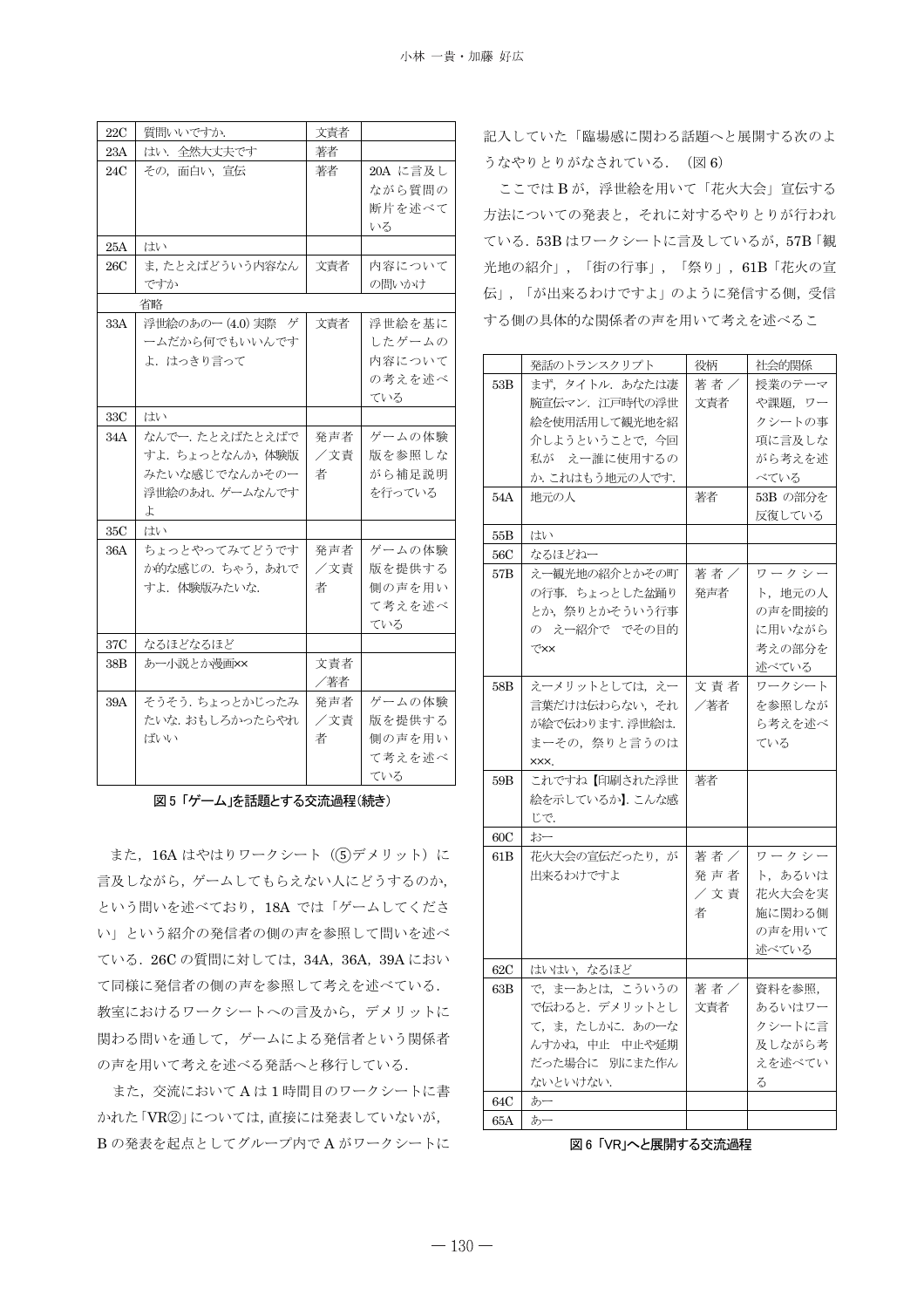| 66B             | 絶対に確定しないから. 中止  | 文責者   | 発信する側の   |
|-----------------|-----------------|-------|----------|
|                 | とか延期とかは確定しないか   | /(発声  | 立場に寄り添   |
|                 | ら.もしそうなった場合にま   | 者)    | いながら考え   |
|                 | た一から作んないといけな    |       | を述べている   |
|                 | い、デメリットが あります.  |       |          |
|                 | あとですね、絵だけ見ても分   |       |          |
|                 | からない. ちっちゃいお子さ  |       |          |
|                 | んとかが            |       |          |
|                 | 省略              |       |          |
| 71 <sub>B</sub> | これはちょっと何を伝えたい   | 発 話 者 | 受け取る側    |
|                 | んだと. そういうのがありま  | /著者   | (観光客な    |
|                 | 十.              |       | ど)の声を用   |
|                 |                 |       | いている.    |
| 72B             | けどまーそうですね. わかり  | 文責者   | 発信する側の   |
|                 | やすく、えー伝えたいこと.   | / (発声 | 立場に寄り添   |
|                 | まずタイトルド派手に書く.   | 者)    | いながら考え   |
|                 | もうでっかく.         |       | を述べている   |
| 73A             | でっかく            | 著者    | 72B の部分を |
|                 |                 |       | 反復している   |
| 74 <sub>B</sub> | でっかく. 色めっちゃ使って. | 文責者   | 発信する側の   |
|                 |                 |       | 立場に寄り添   |
|                 |                 |       | いながら考え   |
|                 |                 |       | を述べている   |
| 75C             | あーまーね           |       |          |
| 76 <sub>B</sub> | とりあえず人の目に映るよう   | 文責者   | 発信する側の   |
|                 | に.感じで.          |       | 声を用いなが   |
|                 |                 |       | ら考えを述べ   |
|                 |                 |       | ている      |
|                 | 省略              |       |          |
| 84A             | CのVR 入れたい.      | 著者    | C の発表を参  |
|                 |                 |       | 照している    |
| 85C             | じゃーお前、全部書け      |       |          |
| 86A             | 目的何だったお前        | 著者    |          |
| 87C             | 目的. 臨場感.        | 文責者   |          |
| 88A             | 臨場感             | 著者    | 87C の発話を |
|                 |                 |       | 反復している   |
| 89C             | その絵に入ったかのような臨   | 文青者   |          |
|                 | 場感を味わうため        |       |          |

図6「VR」へと展開する交流過程(続き)

とを行っている. また、63B では、ワークシートのデメ リットを参照しており、これは間接的にイベントの中止 のような変更があった場合にどうするか、という問題提 起を伴っている. これらの発話に続いて, 66B, 71B, 72B のように発信者と受け取る側の声を用いながら、直感的 に理解されるような発信方法についてのやりとりを行っ ている. A は 84A で C の発言を参照し, 87C の「臨場 感」を反復して88A「臨場感」と発言している. この「臨 場感」は1時間目のAのワークシートにも記入されてお り, A は発信者と受け取る側の発声者の役柄を介する展 開において「臨場感」を発している。

#### 4-3. ワークシートへの書き加え

交流を通して, A は次のようにワークシート (図7)に 書き加えを行っている.

「ゲーム」に関しては、Q&Aの形式で「具体的に何か ある?」「体験版とかを作ってすこしやってもらう」とし ている. ここでは、ゲームを用いた発信においてどのよう にして面白く体験できるか、との間接的な問いが設定さ れていると見ることが出来る. また、「VR」については. (5) 「あきる人がいるかもしれない」とあり、あきないよ うな方法を問題としている. さらに、1を「外国人」と して(2)「パンフレット」を書き加えており、(5)「作者の 漢字が分からない」のように受信する側にとっての表記 が問題とされている. 全体として、ワークシートの項目に 基づく検討を通して、具体的な関係者をふまえた問いの 具体化が行われている. また交流過程においては、ワーク シートの問いを旋回点として教室内の課題やワークシー トから、関係者の発話や声を用いて考えを述べることへ と移行している.

## 4-4. 報告書

A が書いた報告書は次のようなものである. ここでは, 「混成的談話実践」の「役柄」の著者、発声者をふまえて、 先行する言葉や関係者の発話に言及したり、引用したり している部分に下線を付した.

私は(1)VR がだんだん世に浸透しているという状況 の中で、(2)観光地の雰囲気を VR で宣伝するというの を考えました. 一般的に(3)チラシやパンフレットとい う考えがありますが、(4)他にもスマホを使ったり、イ ンターネットを使ってその場所がどういう場所なのか をその場で知れるという意見もありました. しかし、私 は(5)VR によって今までにない新しい世界観を知れる し、あたかもそこにいるような臨場感をあじわえるし、 BGM もつければさらに効果があると思うので、(6)VR を使って宣伝することが観光地の宣伝に有効だと考え ます. また, (7)年齢によって捉え方が違うと思うので, (8)そこを生かした宣伝もいい考えだと思います。例え ば、若者の場合は VR というものを知っている方が多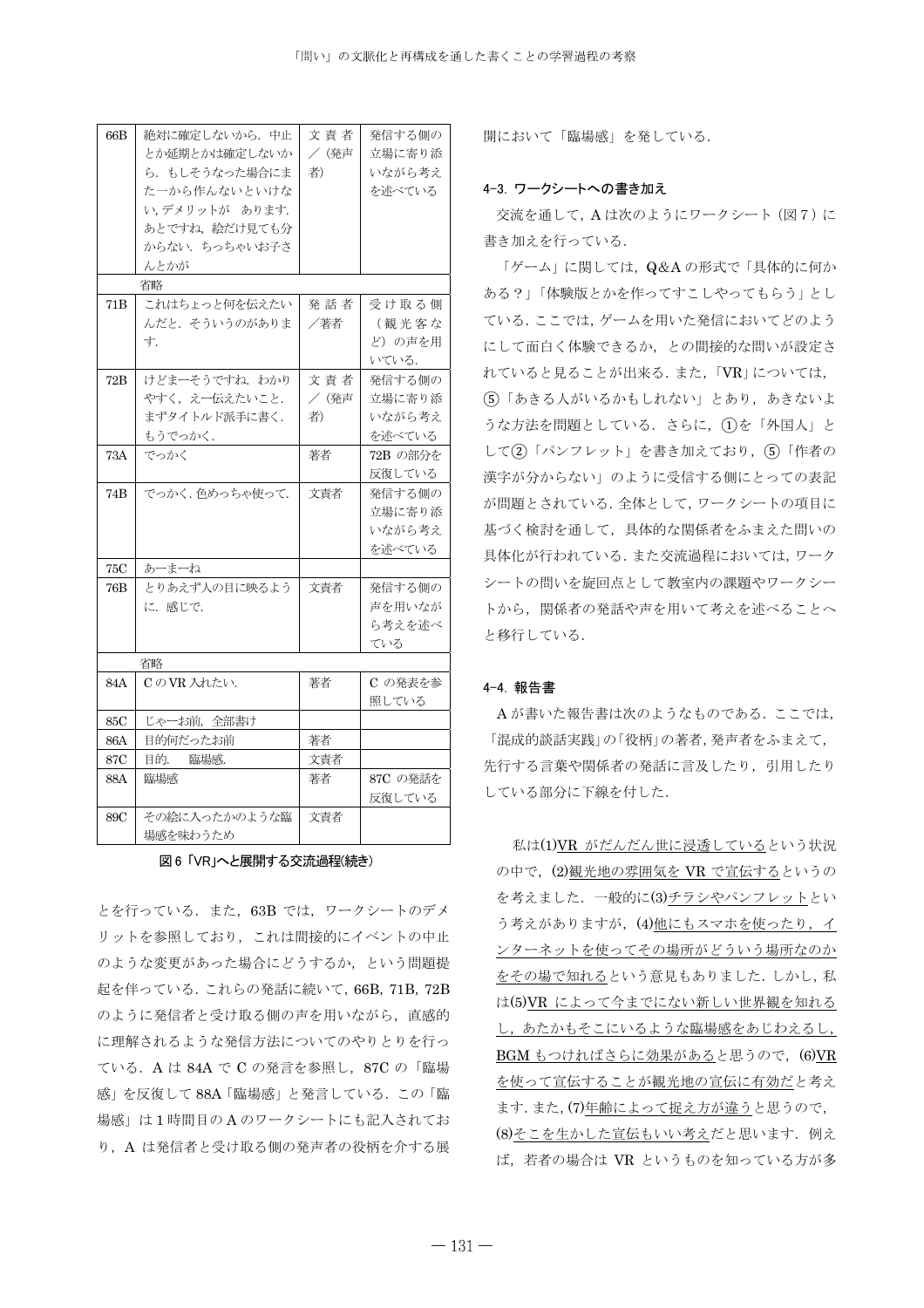| (1)誰が使用・活用す<br>るの? (様々な立場の<br>人で考えよう) | (2)どのような手段で<br>使用するのか? (何を<br>使うの?)                                                                                     | (3)使用・活用する目<br>的は? (なぜ使うの?<br>どう活用するの?) | (4)使用・活用するメ<br>リット (利点) とその<br>理由は? | (5)使用・活用するデ<br>メリット (短所) とそ<br>の理由は?      | 6使用・活用すると<br>きの工夫は何? (どう<br>使うと効果的?)                                          |
|---------------------------------------|-------------------------------------------------------------------------------------------------------------------------|-----------------------------------------|-------------------------------------|-------------------------------------------|-------------------------------------------------------------------------------|
| 大人                                    | ゲーム                                                                                                                     | 絵を多くの人に知っ<br>てもらうため                     | ゲームを通じて知る<br>ことができる                 | 多くの人にゲームを<br>してもらえないかも<br>しれない            | ただ伝えるだけでな<br>く少しおもしろ要素<br>を加える<br>Q:具体的に何かあ<br>5.2<br>A:体験版とかを作っ<br>てすこしやってもら |
| 若い人                                   | <b>VR</b>                                                                                                               | その絵に入ったかの<br>ような臨場感をあじ<br>わうため          | 今までにない新しい<br>世界観を知れる<br>VR ならではの利点  | 画面酔いする人がい<br>るかもしれない<br>あきる人がいるかも<br>しれない | BGM もつけておく                                                                    |
| 外国人                                   | パンフレット<br>Q:いろんな国とかか<br>らくるため, そのとき<br>にはどうしたりい<br>O.2<br>A:基本は英語で伝え<br>るため魏後のを作る<br>細かいのがあったら<br>それは各国の言語の<br>をつくるしかない | 旅行                                      | 歴史を分かってもら<br>える                     | 作者の漢字が分から<br>かい                           |                                                                               |

図7 ワークシート(2 時間目※加筆した部分は斜体)

いので、いうものを知っている方が多いので、「(9)VR でどのような世界が観れるのだろう?」などど若者な らではの好奇心をくすぐると思いますし、逆に大人の 場合は(10)VR というものを知らないという方がいる ので、「(11)VR ってなんだろ

う. VR を使ってどのように宣伝するのだろう」と浮世 絵は知っていても、 VR というものを知らないので, そこを利用した宣伝もできるので、VR を使うことが 観光地の宣伝に効果的だと考えます.

(1)(3)(4)(8)(9)では、引用の指標である「~と」を用いて、 複数の発信方法を参照している. また, (2)(5)(6)ではワー クシートの記入内容に言及しながら、自己引用を用いて 考えを提示している. (10)(11)では VR による発信につい て、受け取る側である「若者」「大人」の声を具体的に用 いながら理由 · 根拠を述べている.

この報告文は,授業の導入時に提示された「理由·根拠」, 「主張・意見」という「テクストの形式」に沿ったものと 見ることが出来る. 一方, 「コンテクストの影響」「テク ストのポリティクス」については、1時間目の導入段階で は教室での授業の課題への応答を軸とした活動から、ワ ークシートの記入による関係者の具体化とそれに基づく 交流を通して、発信者や受け取る側の声を用いながら、現

実世界における具体的な関係者の関連において報告文を 書くことへと変化している.

### 5. 成果と課題

「どのように浮世絵を用いて観光地を紹介するか」とい う課題に基づいて、ワークシートの記入と交流活動,考え を報告する文章を書くという学習過程について、「混成的 談話実践」の枠組みに基づく記述を通した分析,考察を行 った. 特に、ワークシートの項目に沿った関係者、方法, 目的, 問題点等の具体化が「問い」の精緻化と書くことの 成立にどのように関連しているのかに焦点を当てた考察 を行った. 考察を通して、(1)ワークシートを用いた関係 者等の具体化により、交流過程において特に「問い」を介 して、関係者の声を用いた考えを述べることが行われて いること、(2)交流活動ならびにワークシートへの加筆を 通して、授業の導入で想定されていた授業の課題への応 答として書くことから、発信者や受け取る側などの声を 用いながら関係者の具体的な関連において書くことが行 われているという変化が生じていること、を指摘した. 授 業の課題では「テクストの形」において問題提起や理由 根拠, 主張·意見などの要素に基づいて書くことが想定さ れているが、 それだけでは 「コンテクスト影響」 の特にテ クストを介した遠位の関係者との関連が成立するとは限